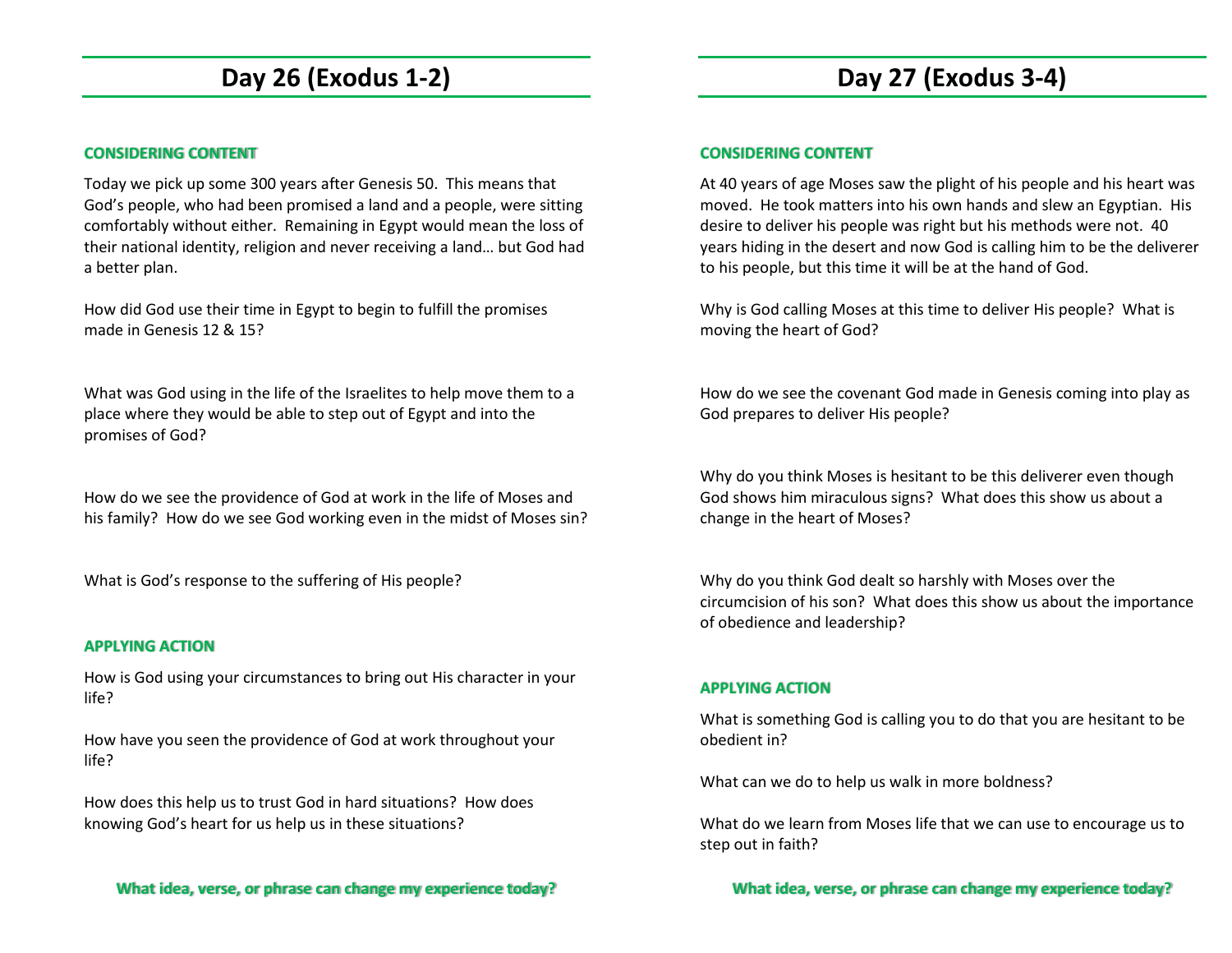# **Day 28 (Exodus 5-7:7)**

## **CONSIDERING CONTENT**

What does verse 2 show us about who Pharaoh is really defying? Why is that different than simply standing against Moses?

Deliverance is coming to the people but not in the way they expected? What is their response to the adversity they are facing?

Why should the people be encouraged that God will deliver them? What promises have been made to them?

What has God told Moses he will do? How should this move Moses to a place of confidence?

### **APPLYING ACTION**

How do we often complain against God when he doesn't work in our life and circumstances in the way we think he should?

What can we look to help us remember the goodness of God?

What promises do we have, as believers, that God is always at work in and through our lives?

How can that bring comfort in our distressing situations?

Where can we find reassurance form God? How does this move us to live out our lives confidently?

**What idea, verse, or phrase can change my experience today?**

## **Day 29 (Exodus 7:8-8)**

#### **CONSIDERING CONTENT**

It's war y'all! When God, through his servant, told Pharaoh to let God's people go Pharaoh responded by simply asking "Who is the Lord that I should obey?" God is showing Pharaoh who He is. He is greater! Greater the Gods of Egypt. Greater than their secret arts and greater than Pharaoh.

Why do you think that the Pharaoh's sorcerers mimicked some of the miracles that Moses and Aaron performed? Who needs more water into blood or more frogs?

How do these miracles show God's power and control?

We read that Pharaoh's heart was hard, that Pharaoh was unrelenting but we also read that God hardened Pharaoh's heart. What do we make of that? What is happening in that interchange?

How does Romans 1:18-25 shed some light on what might be happening in Pharaoh's heart?

### **APPLYING ACTION**

What are some of the "gods" people around you look to instead of God?

What are some of those "gods" that contend for your heart?

How can we remove these "gods" and let God reign in our hearts more completely?

**What idea, verse, or phrase can change my experience today?**